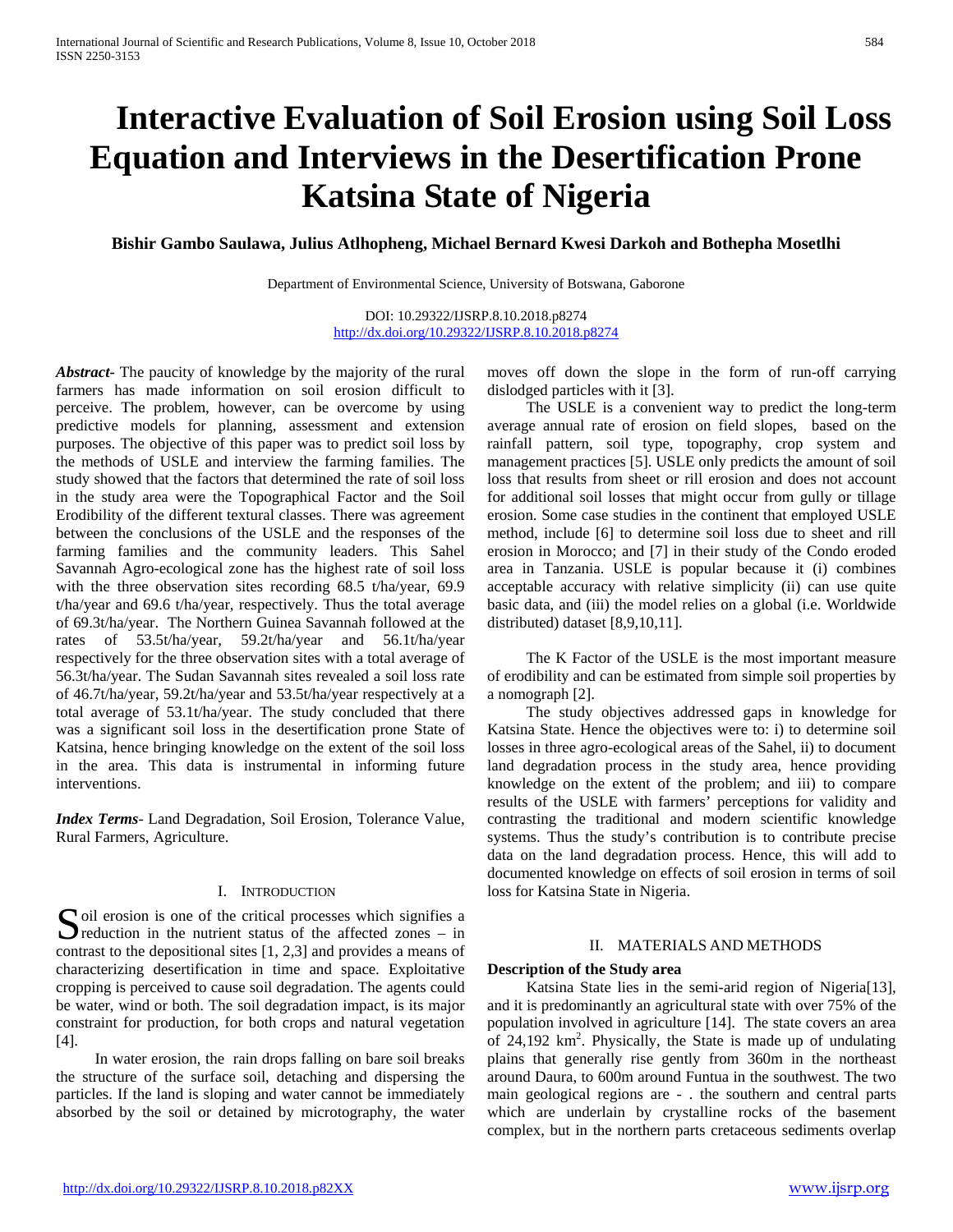the crystalline rock. The Katsina –Daura plains are at a lower base level than other parts of the state. Southwards of the Katsina-Daura plains is a flat and gently undulating surface which manifests long periods of surface erosion.

 In the southern parts of the State, the soil cover is largely clay of about 5 meters in depth. The soil exhibits smectitic properties - becoming waterlogged with heavy rains, dries/cracks down during the dry season. Subsistence rain-fed farming is the common economic activity in the area and fragmented farmland forms the dominant land use pattern[15]. In the north, the drift deposits are coarser, resulting in light sandy soils of buff or reddish color with medium fertility, and suited for millet and guinea corn. The State falls into two climatic zones: the tropical continental and the semi –arid continental. The southern part of the state belongs to the former with annual rainfall ranging from 1000mm around Funtua to over 800mm around Dutsinma (Figure 1). The north of Katsina has total rainfall figures ranging from 600mm-700mm annually.

# **Field observation sites – their choice, field analysis and results**

 Following a reconnaissance survey, three (3) selected observation sites were randomly selected in Mai'adua, Charanchi and Funtua Local Governments representing the three agroecological zones (of Katsina State. The field observation sites are fairly representative of the larger part of each of the agroecological zones. The following steps were taken to select a representative site for observation (1) conducted a investigation of the intended study areas using available maps and remote sensing images and previous studies and reports that elucidated any major erosion features, their place in the landscape and their association with recognizable land uses in the area.(2) The representative sites in the various land use types (LUT) in the area (e.g. Cropping land, forest) was sought for, and (3) led by locals who live or work in the area (i.e. Farmers) to those areas that they believed were most degraded, or on which they are most dependent (e.g. For food production, forest replanting etc.) Additionally/alternatively, the previously eroded areas that have been effectively restored through effective management measures. A representative site was then selected.



**Figure 1 Map of Katsina State showing Field Observation Site**

Source: NASA/NOA Spot image (2014)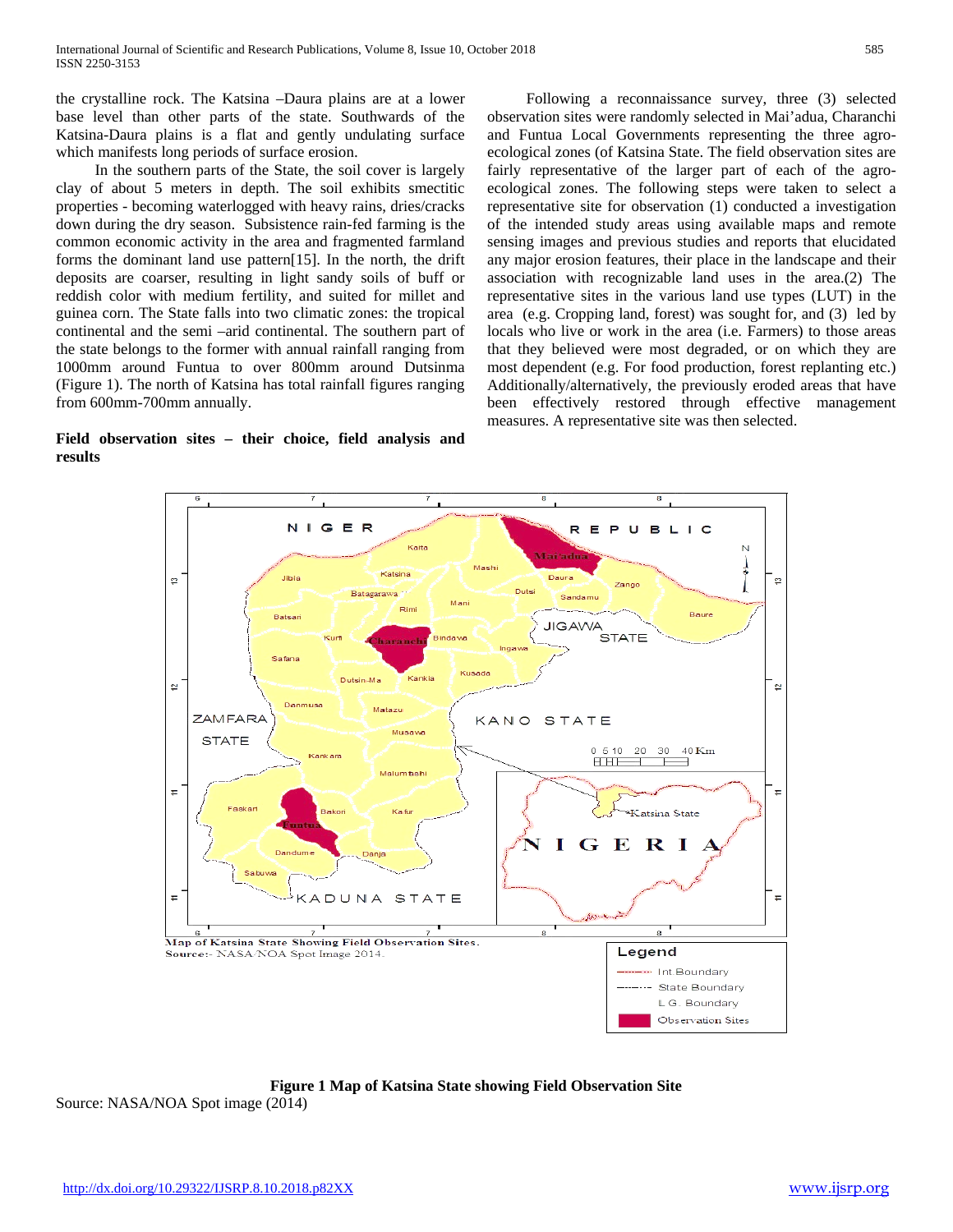The Rate of soil loss was determined using the Universal Soil Loss Equation (USLE) following the formula: A=KR (LS)

| Values for different soil textures |               |      |      |  |  |
|------------------------------------|---------------|------|------|--|--|
| Organic                            |               |      |      |  |  |
| matter content $(\% )$             |               |      |      |  |  |
| <b>Textural Class</b>              | $0.5^{\circ}$ | 2.0  | 4.0  |  |  |
| Fine Sand                          | 0.16          | 0.14 | 0.10 |  |  |
| Very fine sand                     | 0.42          | 0.36 | 0.28 |  |  |
| Loamy sand loam                    | 0.12          | 0.10 | 0.08 |  |  |
| Very fine sand                     | 0.44          | 0.38 | 0.30 |  |  |
| Sandy loam                         | 0.27          | 0.24 | 0.19 |  |  |
| Very fine sand loam silt           | 0.47          | 0.41 | 0.33 |  |  |
| Clay loam                          | 0.48          | 0.42 | 0.33 |  |  |
| Silty clay loam                    | 0.28          | 0.25 | 0.21 |  |  |
| Clay                               | 0.37          | 0.32 | 0.26 |  |  |
|                                    | 0.25          | 0.23 | 0.19 |  |  |
|                                    |               |      |      |  |  |
|                                    |               |      |      |  |  |
|                                    |               |      |      |  |  |
|                                    |               |      |      |  |  |
|                                    |               |      |      |  |  |
|                                    |               |      |      |  |  |

CP where A=estimate of soil loss rate in ton/hectare/year

 K= soil erodibility factor R=rainfall factor LS= slope factor C=crop management factor P=conservation practice factor

 The potential soil loss was then categorized into a soil erosion class of Low, Moderate and High.

#### **R-Factor**

 The rainfall pattern of the study area is such that rainfall increases southward with the northern parts receiving an average of 600mm annually, while the southern parts experience an average of 1000mm (Nigeria Meteorological Agency (NIMET)). Although the annual R Index is not directly linked to annual rainfall, in West Africa, [16] has shown that the mean annual R over 10 years= Mean annual rainfall  $\times$  a

a=. 05 in most cases  $\pm$ 0. 05

 $= 0.6$  near the sea ( $\leq 40$ km)

=0.03 to 0.02 in tropical mountain area

=0.1 in Mediterranean mountain.

Thus, following [16] the calculated R-Factor values, with a = $0.45$ [17] for the study area for each of the three agro-ecological zones, are shown in table 1.

Table 1 computed R Factor values

| <b>Average Annual Rainfall</b> | <b>R</b> Factor |
|--------------------------------|-----------------|
| 600mm                          | 270             |

| 800mm  | 360               |
|--------|-------------------|
| 1000mm | $\epsilon$<br>+JU |

Source: Field Survey (2015)

#### **K Factor (Soil erodibility)**

 A descriptive soil map of the study area obtained from a previous FAO survey in Nigeria was used. The description in the attribute table, allowed for computing K Factor for each soil textural class using values in the table 2.

Table 2 K Factor values determination

## Adapted from [17].

#### **SL Factor**

 Derivation of the slope factor (LS) was from the use of the Topographical factor nomograph [18]. In Nigeria[19] observed that run-off stabilizes above a certain gradient depending on the way crop residues were used and on soil type. The ratio between erosion and length of slope varies from year to year than from one site to another [20]. The slope length was measured using a measuring tape from the point where the rain drops to the point of the deposition (Figure 2). In particular, the slope steepness and slope length (LS) factor represents the erosive potential of a particular combination of slope length and slope steepness. Slope length is not the distance from the uppermost point in the field to the lowest point. To determine slope length, the researcher walked the field and determined where the water will flow. Contour farming channels on natural flow patterns were disregarded. Once the natural flow patterns were identified, the determination of the point on the slope where the flow began, was made. The slope length was then the distance from this point to the point where (1) the slope gradient decreases enough that sediment deposition generally occurred, or (2) the runoff water becomes a concentrated flow, or (3) the runoff enters a welldefined channel, for example, part of a natural drainage network or a constructed grass waterway or terrace channel. Once the slope length and steepness were determined, use can be made of tables and nomograph presented by FAO to substitute for other values [21].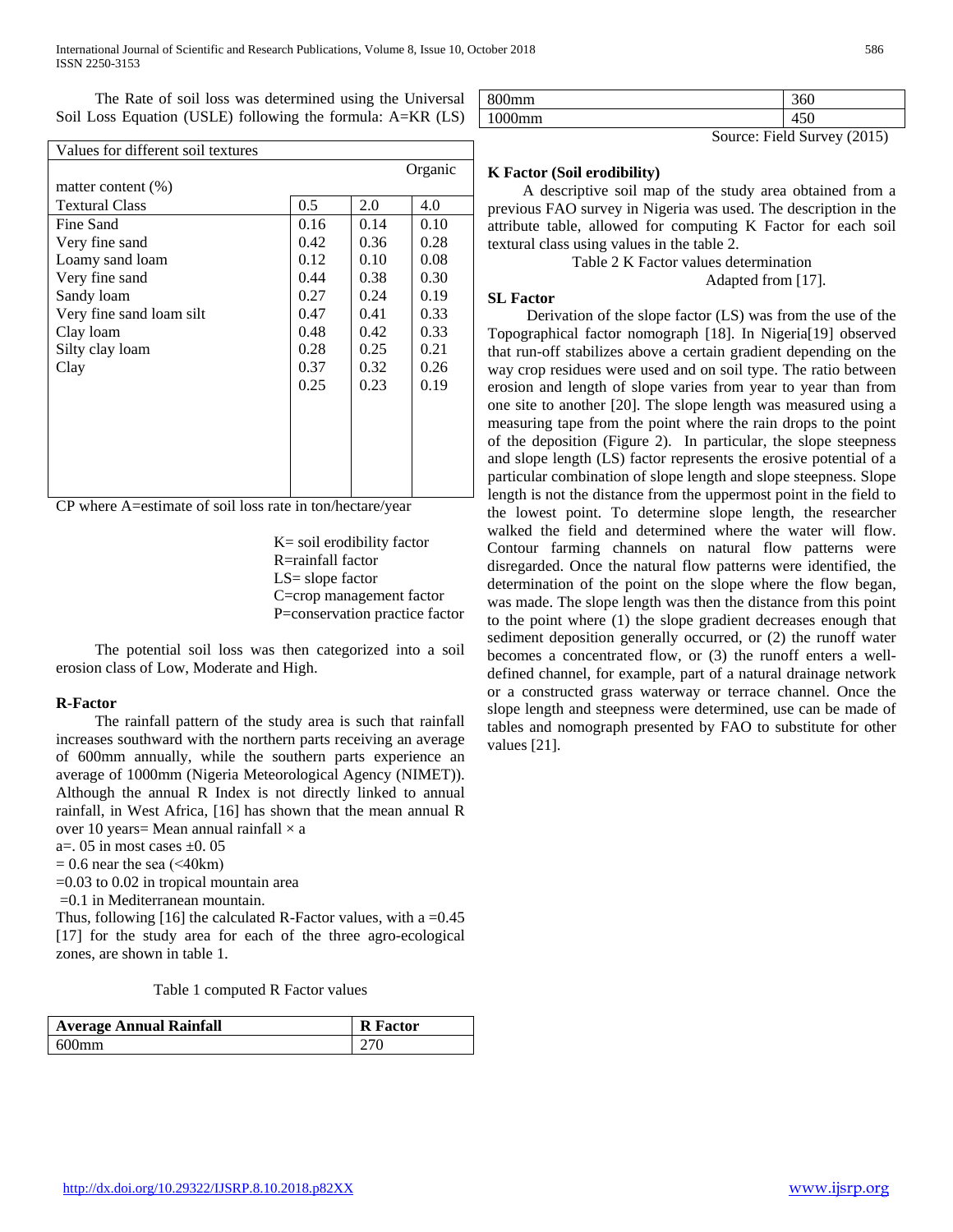

**Topographical factor (cf. Wischmier and Smith 1978)**

#### **C-Factor**

 The land cover and vegetation parameter and cultural technique values produced by [22] were used to arrive at the corresponding C-factor for the different cultural techniques as provided in Table 3.

### **Table 3 Vegetal Cover Factor and Cultural Practices (C Factor) in West Africa**

| <b>Cultural Techniques</b>                                         | surface soil cannot      |
|--------------------------------------------------------------------|--------------------------|
| Bare continuously fallowed                                         | alone. Tolerance         |
| Forest or dense shrub, high mulch crops                            | $2t/ha/year$ [24 $001$ ] |
| Savannah, prairie in good condition                                | 0.01                     |
| Overgrazed savannah or prairie                                     | The Interview1           |
| Crop cover of slow development or late planting-first year         | The intervice            |
| Crop cover of rapid development or early planting-first year       | zone. Purposûx@1st       |
| Crop cover of slow development or late planting-second year        | heads of farming         |
| Corn, sorghum, millet (as a function of yield)                     | agroecological 400       |
| Rice (intensive fertilization)                                     | state of the form        |
| Cotton, tobacco (second cycle)                                     | $\cos$ in the studis as  |
| Peanuts (as a function of yield and the date of planting)          | morphodynamic m          |
| $1st$ year cassava and yam (as a function of the date of planting) | informed by the fo       |
| Palm tree, coffee, cocoa with crop cover                           | State with over 76       |
| Pineapple on contour (as a function of slope) burned residue       | [14]. In addition to     |
| Buried residue                                                     | state is devotedto       |
| Surface residue                                                    | selected becamed a       |

#### **P-Factor**

Cultural Techniques **Annual Average C Factor** Surface soil cannot be compensated by the addition of fertilizers Bare continuously fallowed alone. Tolerance values for tropical soils ranges between 0.2- The P-Factor values were derived, according to the land use type as guided by Federal Department of Agriculture Land Resources [23]. The P-Parameter was set as 1 since it was not possible to distinguish differences in cultivation practices between adjacent smaller areas. The T Value which is the soil loss tolerance for shallow tropical soils with a limited rooting depth is extremely low. This is because the loss of nutrient-rich

Crop cover of slow development or late planting-first year The interview was conducted in each of the agroecological Crop cover of rapid development or early planting-first year zone. Purposive is and pling was employed for the selection of 10 Crop cover of slow development or late planting-second year heads of farming families and 3 community leaders in each of the Corn, sorghum, millet (as a function of yield) agroecological  $\phi$ . The questions raised were principally on the Rice (intensive fertilization) and state of the faith and state of the farmlands, the perceived causes and problems of soil Cotton, tobacco (second cycle) **0.5 Society** 1.5 to 0.5 to 1.5 to 1.5 to 1.5 to 1.5 to 0.7 to 1.5 to 0.7 to 0.5 to 1.5 to 0.7 to 1.5 to 0.7 to 0.5 to 1.5 to 0.7 to 1.5 to 0.7 to 1.5 to 0.7 to 1.5 to 0.7 to 1.5 to 0.7 to 1. Peanuts (as a function of yield and the date of planting) morphodynamic process. The choice of the farming families was 1<sup>st</sup> year cassava and yam (as a function of the date of planting) informed by the fact that Katsina is predominantly an agricultural Palm tree, coffee, cocoa with crop cover State with over State with over  $\frac{750}{8}$  of the population involved in agriculture [14]. In addition<sub>to</sub> a contingular to [25] 67% of the land in Katsina state is dev@edtoto. Sultivation. The community leaders were selected because as observed by [26], key informant participants by their expertise and mandates are expected to hold rich

Adapted from Roose (1976)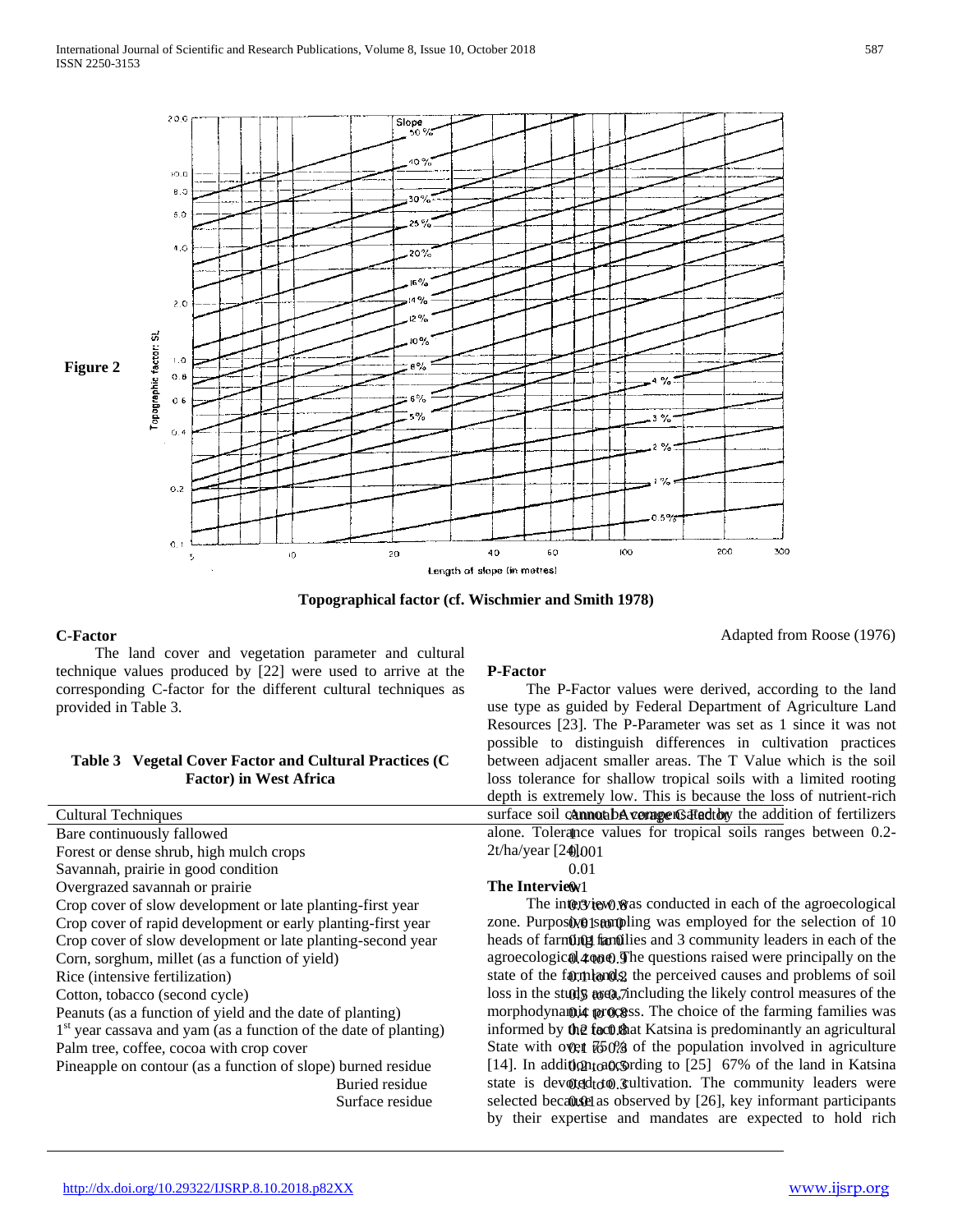International Journal of Scientific and Research Publications, Volume 8, Issue 10, October 2018 588 ISSN 2250-3153

information or experiences related to the phenomenon under investigation**.** 

#### III. RESULTS AND DISCUSSION

 The computed soil loss table (Table 4) represent the data collected on each of the key factors of the USLE Model from the 3 observation sites in each of the agroecological zone. The factors were then computed and an annual soil loss per hectare arrived at. The results of the 3 observation sites provided an average soil loss in tonnes per hectare per year of each agroecological zone. The results obtained showed the intensity of the soil loss and brought about a renewed interest among the farming families and the community leaders.

| <b>SiteN</b> | Observation site | Agro-ecological    | $\mathbb{R}$ | K    | <b>SL</b> | $\mathcal{C}$ | P | A        | Average   |
|--------------|------------------|--------------------|--------------|------|-----------|---------------|---|----------|-----------|
| O.           |                  | zone               |              |      |           |               |   | (t/ha/y) | A         |
|              |                  |                    |              |      |           |               |   | ear)     | t/ha/year |
| 1            | Mai'adua 1       | Sahel savannah     | 270          | 0.47 | 0.6       | 0.9           |   | 68.5     | 69.3      |
|              |                  |                    | 270          | 0.48 | 0.6       | 0.9           | 1 | 69.9     |           |
|              |                  |                    | 270          | 0.47 | 0.61      | 0.9           |   | 69.6     |           |
| 2            | Charanchi 1      | Sudan Savannah     | 360          | 0.24 | 0.6       | 0.9           | 1 | 46.7     | 53.1      |
|              |                  |                    | 360          | 0.30 | 0.61      | 0.9           | 1 | 59.2     |           |
|              | 3                |                    | 360          | 0.28 | 0.59      | 0.9           |   | 53.5     |           |
| 3            | Funtua           | Guinea<br>Northern | 450          | 0.33 | 0.4       | 0.9           |   | 53.5     | 56.3      |
|              | ∍                | savannah           | 450          | 0.34 | 0.43      | 0.9           |   | 59.2     |           |
|              |                  |                    | 450          | 0.33 | 0.42      | 0.9           |   | 56.1     |           |

Table 4 Computed Soil Loss  $A= RK(SL)CP$ 

Source: Field Survey (2015)

 The T Value, the soil loss tolerance for shallow tropical soils with a limited rooting depth is extremely low. The results obtained above have shown A values to be higher than the T values, indicating significant soil loss in all the agro-ecological zones in the study area. It could be deduced that the major factors that define the rate of soil loss in the study area were the topographical factor and the soil erodibility of the different soil textural classes. The findings mirror the study of [17] which recorded a similar significant soil loss in the Katsina area.

The area with the highest soil loss Mai'adua in the Sahel Savannah agro-ecological zone, had an average of 69.3 t/ha /year. The Northern Guinea Savannah represented by Funtua has a soil loss of 53.1 t/ha/year on average. The Sudan Savannah however recorded lesser soil loss in comparison to the two earlier agro-ecological zones. The USLE record showed 56.3 t/ha/year as the soil loss.

 All of the key informants were unanimous in appreciating the general problem of soil erosion as a result of water and wind erosion and provided the causes of the soil loss in the study area. There was also an understanding of the need for more interventions from the Government because some of the control measures were far beyond the capacity of a farming family to adopt.

A key informant observed with trepidation that:

 "The problem of soil erosion in this part of the area seems to be exacerbated by the farming families for their refusal to provide drainage in their farmlands, and they are aware that where vegetation is scant; run-off will be serious."

While another key informant who was concerned in a different perspective observed that:

 "The problem of soil erosion goes beyond the sheet erosion we see but rather we are always faced with an economic loss by repeating application of fertilizer whenever there is a heavy downpour. This is because the applied fertilizer is washed away to low lying areas or adjacent farmlands thus necessitating another fertilizer application and you could see most of the farmlands do not have the preventive thick bushes to prevent the run-off."

 Another key informant who has been in the study area for over sixty years shared his experience on soil erosion where he identified sheet erosion to be devastating process in the following order:

 "Our major problem here is not only the increase of rainfall we receive, but the wind speed is high…so you find deposition of sand being made at short and long distances even though it is not a rainy season. Over time, many farmlands have visibly become a mixture of sand and gravel because of the weathering effect of the winds."

 A key informant who has watched the happenings in the Bun-Bum Village of the Mai'adua Local Government elucidated that:

"This area Unguwar Jummai has been noted by the Government and in fact, some programs have been set in motion to arrest the visible sand movement that is threatening both farmland and settlements. We are going to engage the rural people in identifying local adaptive strategies that could be cost effective."

When asked whether they have been experiencing soil erosion, the majority of the farming families (93.5%) were of the view that they have experienced soil erosion over time in the study area.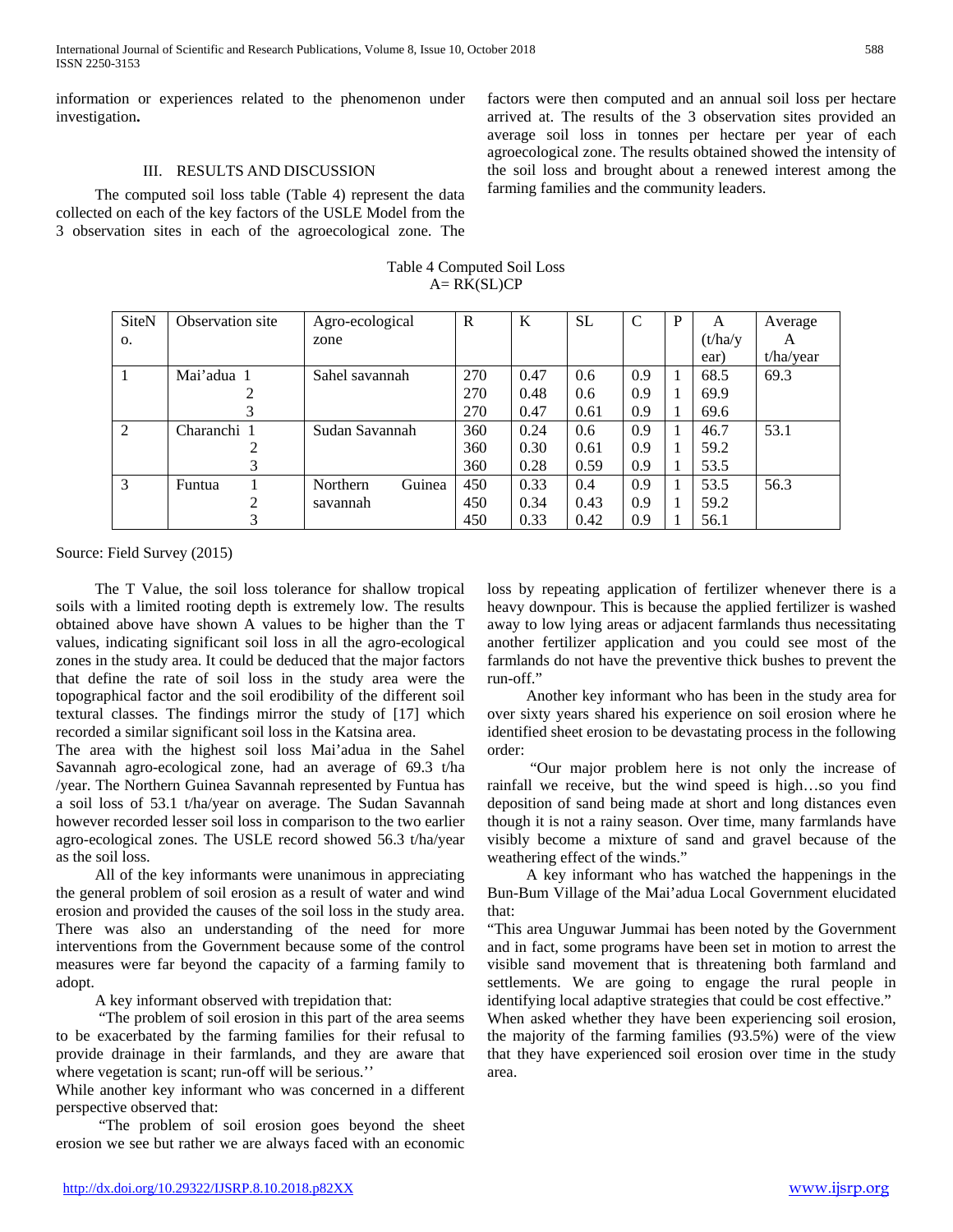#### IV. CONCLUSION

 The northern part of the study area comprising of the Sahel Savannah and some part of the Sudan Savannah has shown a high degree of soil loss as it was the same area identified to have a significant decline in vegetation. Hence, it could be inferred that the significant soil loss experienced in the Sahel Savannah has a direct correlation with the vegetation cover of the study area as noted by [27] who emphasized that vegetation controls soil erosion rates significantly. At the same time high rate of the soil loss recorded in the wetter Northern Guinea Savannah may not be unconnected with the terrain and run-off. Overall, study findings showed that the factors that determined the rate of soil loss in the study area were the Topographical Factor and the Soil Erodibility of the different textural classes. The study area is predisposed to soil loss owing to a number of factors; making it one of the most degraded areas in Nigeria, hence the need for urgent attention. There farming families observed the phenomenon with great concern and were disposed to evolve traditional techniques to reduce the soil loss as a result of water and wind. There was a strategic alliance between the families and the government in order to introduce technical control measures and extended drainages system, which were beyond the financial capacity of individuals.

#### **REFERENCES**

- [1] AbdulRasheed, L. & Yaro, A. (2014). Local theories on soil formation and classification by farming communities of semi-arid areas of Katsina State-Nigeria. Journal of Environment and Science. 4(6)
- [2] Adediji, A, Tukur, A.M. Adepoju (2010). Assessment of Revised Universal Soil Loss
- [3] Equation(RUSLE) in Katsina area, Katsina State of Nigeria using Remote Sensing(RS) and Geographical Information System(GIS). Iranica Journal of Energy & Environment 1(3) PP 255-264
- [4] Adekunle, A. A., Olowo A. T. & Alade A. A. (2005). Bridging the Communication Gap between Scientist and Farmers in Katsina State Nigeria. International Institute of Tropical Agriculture (IITA) Ibadan, Nigeria.
- [5] Arnoldus HMJ (1977). Methodology Used to Determine the Maximum Potential Average Annual Soil Loss Due to Sheet and Rill Erosion in Morocco. FAO Soils Bull 34:39–51
- [6] Auerswald, P. Fiener, J.A. Gomez, G. Govers, J. Quinton, P. Strauss **Comment on "Rainfall erosivity in Europe" by Panagos et al. ( 2015) . Sci. Tot. Environm., 511, 801-814**
- [7] Bello (2014). Nigeria: Understanding the Katsina Shongai Initiative. Daily Trust Nigeria (Newspaper). Daily Trust Media. February, 15th.
- [8] CBARDP, (2004). Katsina State Household Baseline Survey Report. Community Based Agriculture and Rural development Programme.
- [9] Christos G.Karydas, Marinos Petriolis& Ioannis Manakos (2013). Evaluating Alternative Methods of Soil Erodibility Mapping in the Mediterranean Island of Crete. Agiculture 3 pp 362-380
- [10] FAO (1996). Land husbandry -Components and strategy. Food and Agriculture Organization of the United Nations.
- [11] FDALR (2009). Assessment of land Degradation in Nigeria. Federal Department of Agriculture Land Resources, Final Report 1 pp 48.
- [12] GysselsG.,PoesenJ.,Bochet E.,LiY.(2005)Impact of Plant Roots on the Erosion by Water: A review, Prog. Phys. Geog. 2, 189–217
- [13] Hann, M. J., & Morgan, R.P.C. (2006) Evaluating erosion control measures for bio-restoration between the time of soil reinstatement and vegetation establishment. Earth Surf. Proc.Land 31(5), 589-597.
- [14] IFAD (1992). Soil and Water Conservation in Sub-Saharan Africa: Towards sustainable production by the rural poor. A report prepared for the

International Fund for Agricultural Development by the Centre for Development Cooperation Services, Free University Amsterdam. PP 15-30.

- [15] Jimoh, I.H (2006). Ecological problems of soil erosion in Nigeria in Saliu, H, Jimoh, A & Arosanyin (Eds.). The National Question and Some Selected Topical Issues on Nigeria. Ibadan: Vantage Publishers.
- [16] Karl Auerswald, Peter Flener, Walter Martin & Dic Elhaus (2016). Use and Misuse of K Factor equation in soil erosion modelling: An alternative equation for determining USLE nomograph soil erodibility values. CATENA 139 PP 271
- [17] Karydas C.G., Panagos, P, Gitas,I.Z (2014)**A classification of water**  their geospatial characteristics. International Journal of Digital Earth, 7 (3).229-250.
- [18] Lal, R. (1975). Role of mulching techniques in tropical soils and water management. IITA Tech. Bull. No1 Ibadan, Nigeria.
- [19] Lar, R. (1983). Soil erosion and its relationship to productivity in tropical soils. In: El Sawaify, S.A Moldenhaver, W.C and Andrew L.O Eds. (237-247). Proceedings of the international Conference on soil erosion and Conservation, Hawaii.
- [20] Natural Resources Management Field of Study, School of Environment, Resources and Development, Asian Institute of Technology, Klong Luang, Pathumthani, Thailand Mafia District Council, Tanzania
- [21] Ligonja, P.J. & Shrestha R.P.( 2013).Soil Erosion Assessment in Kondoa Eroded Area in Tanzania using Universal Soil Loss Equation, Geographic Information Systems and Socioeconomic Approach. Land Degradation and Development. **<https://doi.org/10.1002/ldr.2215>**
- [22] Natural Resources Management Field of Study, School of Environment, Resources and Development, Asian Institute of Technology, Klong Luang, Pathumthani, Thailand
- [23] Mosetlhi, B.B.T. (2012). The influence of Chobe National Park on People's Livelihood and Conservation Behaviours. A dissertation presented to the Graduate School of the University of Florida in partial Fulfilment of the Requirements for the Degree of Doctor of Philosophy. University of Florida.
- [24] Roose, E.J (1976). Use of the Universal Soil Loss Equation to Predict Soil Erosion in West Africa.
- [25] 69. horizon.documentation.ird.fr/exl-doc/pleins\_textes../09135 pdf
- [26] Roose, E (1996). Land Husbandry-Components and Strategy. FAO corporate Document Repository,70 FAO Soil Bulletin, Chapter 5. FAO: Rome
- [27] Risse, L. M., M. A. Nearing, A. D. Nicks, & J. M. Laflen. (1993). Error assessment in the Universal Soil Loss Equation. Soil Sci.Soc. America J. 57(3), 825‐833
- [28] Rosewell, C. J. (1993). SOILOSS: A Program to Assist in the Selection of Management Practices to Reduce Erosion. Tech.Handbook 11. Sidney, New South Wales: Soil Conservation Service of New South Wales.189
- [29] Salvador Sanchis, M. P., D. Torri, L. Borselli, & J. Poesen. (2008). Climate effects on soil erodibility. Earth Surf. Proc. Land 33(7), 1082‐1097
- [30] Walker, R.D & Pope, R.A ( 1983). Estimating your soil erosion losses with the universal soil loss equation (USLE). 1220.
- [31] Wischmier W.H. & Smith, D .D (1958). Rainfall Energy and its Relationship to Soil Loss. Transaction of AGU 39, 215-219
- [32] Wischmier, W.H & Smith, D.D. (1978). Predicting Rainfall Erosion Losses, a Guide to Conservation Planning Agriculture, Washington D, C.

#### AUTHORS

**First Author** – Bishir Gambo Saulawa, Department of Environmental Science, University of Botswana, Gaborone **Second Author** – Julius Atlhopheng, Department of Environmental Science, University of Botswana, Gaborone **Third Author** – Michael Bernard Kwesi Darkoh, Department of Environmental Science, University of Botswana, Gaborone **Fourth Author** – Bothepha Mosetlhi, Department of Environmental Science, University of Botswana, Gaborone